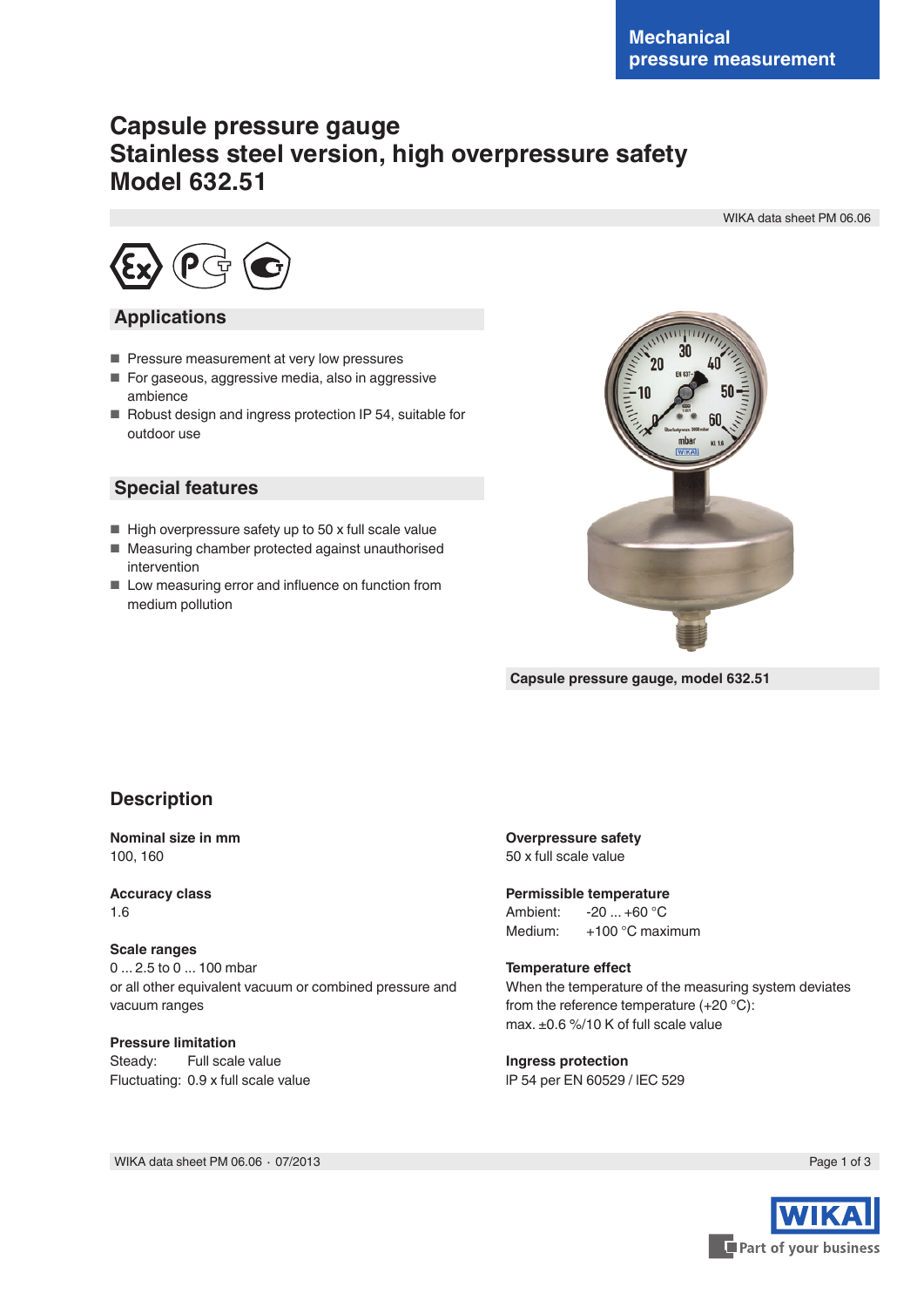# **Standard version**

**Process connection (wetted)** Stainless steel 1.4571, lower mount, G  $\frac{1}{2}$  B (male), 22 mm flats

**Pressure element (wetted)** Stainless steel 1.4571

**Measuring chamber (wetted)** Stainless steel 1.4571

**Sealing (wetted)** PTFE

**Movement** Stainless steel

**Dial** Aluminium, white, black lettering

**Pointer** Adjustable pointer, aluminium, black

**Zero adjustment** By means of adjustable pointer

**Case** Stainless steel, with blow-out device **Window** Laminated safety glass

#### **Bezel ring**

Cam ring (bayonet type), stainless steel

#### **Mounting by means of:**

- Rigid measuring lines
- Mounting bracket for wall or pipe mounting (option)
- Mounting flange (option)

# **Options**

- Other process connection
- Sealings (model 910.17, see data sheet AC 09.08)
- Mounting bracket for wall or pipe mounting (data sheet AC 09.07)
- Panel or surface mounting flange (observe measuring chamber!)
- $\blacksquare$  Indication accuracy class 0.6 or 1.0 <sup>1)</sup>
- $\blacksquare$  Higher overpressure safety <sup>1)</sup>
- Pressure gauge with switch contacts, see data sheet PV 26.06
- Pressure gauge with electrical output signal, see model PGT63HP, data sheet PV 16.06

1) After feasibility test

# **Design and operating principle**

- Pressure-sealed measuring chamber (1) with capsule pressure element
- The capsule element (2) is pressurised from outside and moves in strokes (deflection)
- The deflection is transmitted to the movement (3) and indicated
- The overpressure safety is achieved through the mutually supporting surfaces of both halves of the capsule element

# **Illustration of the principle**